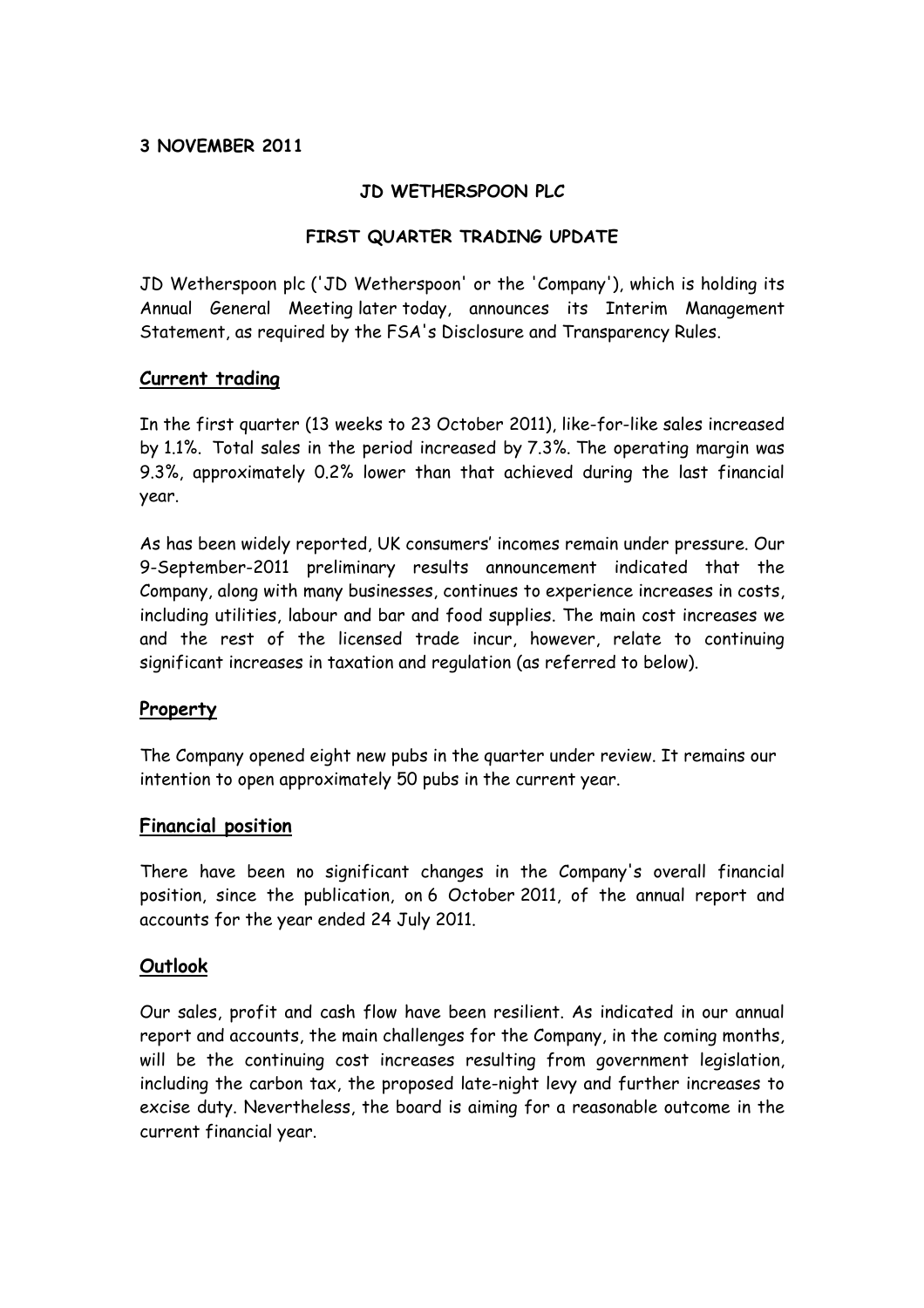# **Enquiries:**

| John Hutson, Chief Executive     | 01923 477 777              |
|----------------------------------|----------------------------|
| Kirk Davis, Finance Director     | 01923 477 777              |
| Eddie Gershon, Company Spokesman | 0208 352 5012/07956 392234 |

#### **Notes to editors**

1. JD Wetherspoon owns and operates pubs throughout the UK. The Company aims to provide customers with good-quality food and drink, served by welltrained and friendly staff, at reasonable prices. The pubs are individually designed, and the Company aims to maintain them in excellent condition.

2. Visit our website: [www.jdwetherspoon.co.uk](http://www.jdwetherspoon.co.uk/)

3. This announcement has been prepared solely to provide additional information to the shareholders of JD Wetherspoon, in order to meet the requirements of the FSA's Disclosure and Transparency Rules. It should not be relied on by any other party, for other purposes. Forward-looking statements have been made by the directors in good faith, using information available up until the date on which they approved this statement. Forward-looking statements should be regarded with caution, because of the inherent uncertainties in economic trends and business risks.

4. The next trading update is expected to be the Company's statement on 18 January 2012.

5. The current financial year comprises 53 trading weeks to 29 July 2012.

6. Extracts from our 2011 annual report and accounts are repeated below, providing further context on taxation and regulation pressures the Company faces:

#### "**General taxation and regulation**

In the period under review, Wetherspoon made a profit after tax of £46.8 million, but total taxes paid to the government were over £453.1 million, including VAT of £204.8 million, excise duty of £120.2 million, PAYE and National Insurance of £65.2 million, property taxes of £41.7 million and corporation tax of £21.2 million.